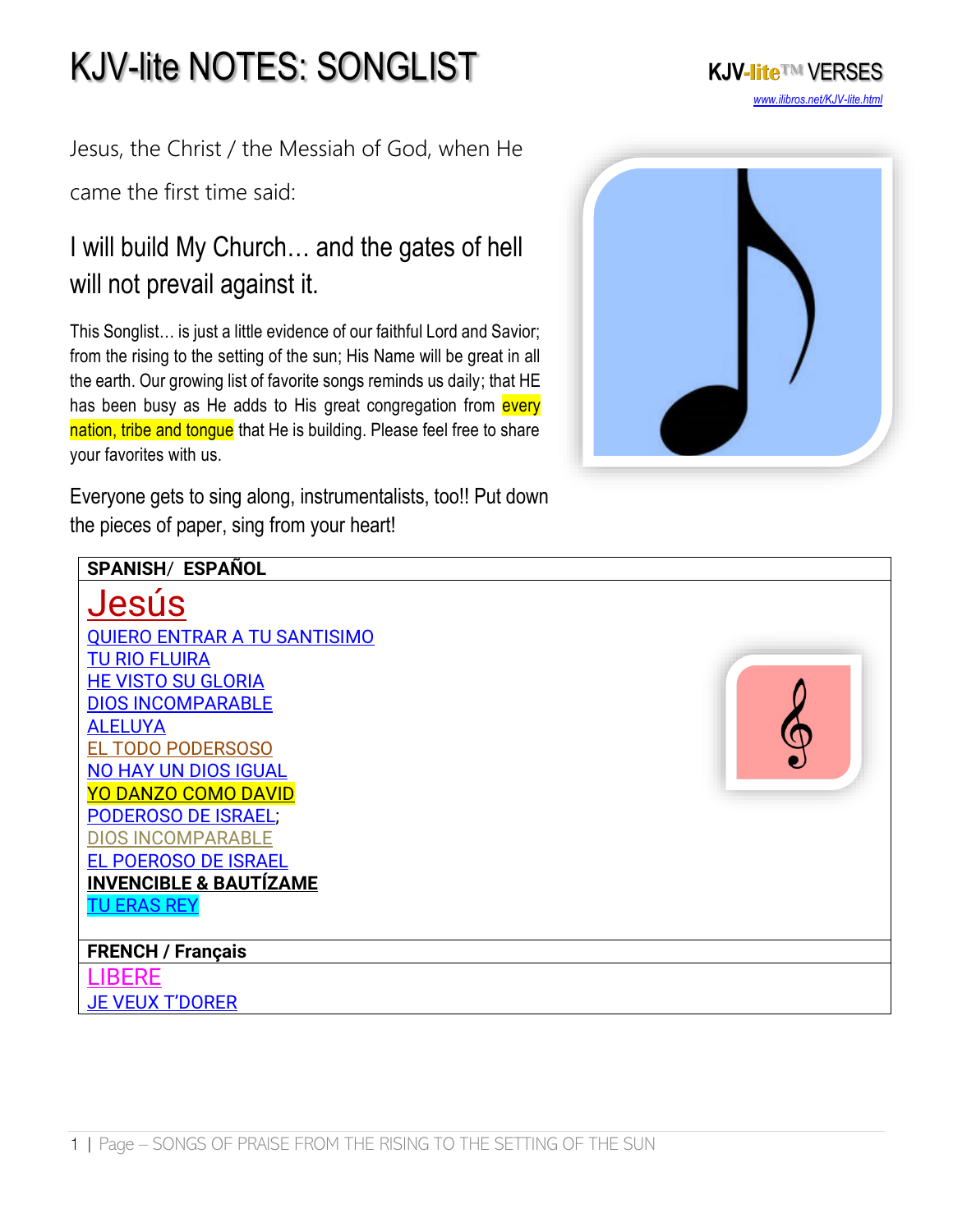| <b>TU ES DIGNE D'ETRE LOUE</b><br><b>MAJESTE</b><br><b>HOSANNA</b><br><b>ENTENDS MON CŒUR</b><br><b>UN SI GRAND MIRACLE</b><br>Rien à ajouter<br><b>DIEU EST PUISSANT</b><br><b>SAUVE AVEC PUISSANCE</b><br>Mon secours est en Toi<br>Impact Sola Gratia<br>Attaché à la Croix Pour Moi<br><u>umière du monde</u> |                        |
|-------------------------------------------------------------------------------------------------------------------------------------------------------------------------------------------------------------------------------------------------------------------------------------------------------------------|------------------------|
| <b>SWAHILI</b><br><b>MIGHTY GOD</b><br><b>JESUS REIGNS FOREVER</b><br><b>MFALME WA AMANI</b><br><b>ULINIUMBA NIKUABUDU</b><br>NITATANGAZA;<br>THERE IS POWER IN THE BLOOD:                                                                                                                                        |                        |
| <b>YOUR SPIRIT,</b><br><b>ITALIAN / ITALIANO</b><br><b>APRIMI GLI OCCHI DEL CUORE</b><br><b>OSANNA</b><br><b>SPOSA AMATA</b><br><b>ADORO TE, O MIO SIGNORE</b><br><b>CANTA ALLELUIA</b><br><b>SHALOM GERUSALEM</b>                                                                                                | $\boldsymbol{\varphi}$ |
| <b>CHE MAGNIFICO NOME</b><br><b>LODE AL NOME TUO</b><br>Ti Loderò, Ti Adorerò, Ti Canterò<br>Meraviglioso Sei<br><b>INDONESIAN</b><br><b>KU ADALAH ANAK-MU</b><br><b>SAMPAI AKHIR HIDUPKY</b>                                                                                                                     |                        |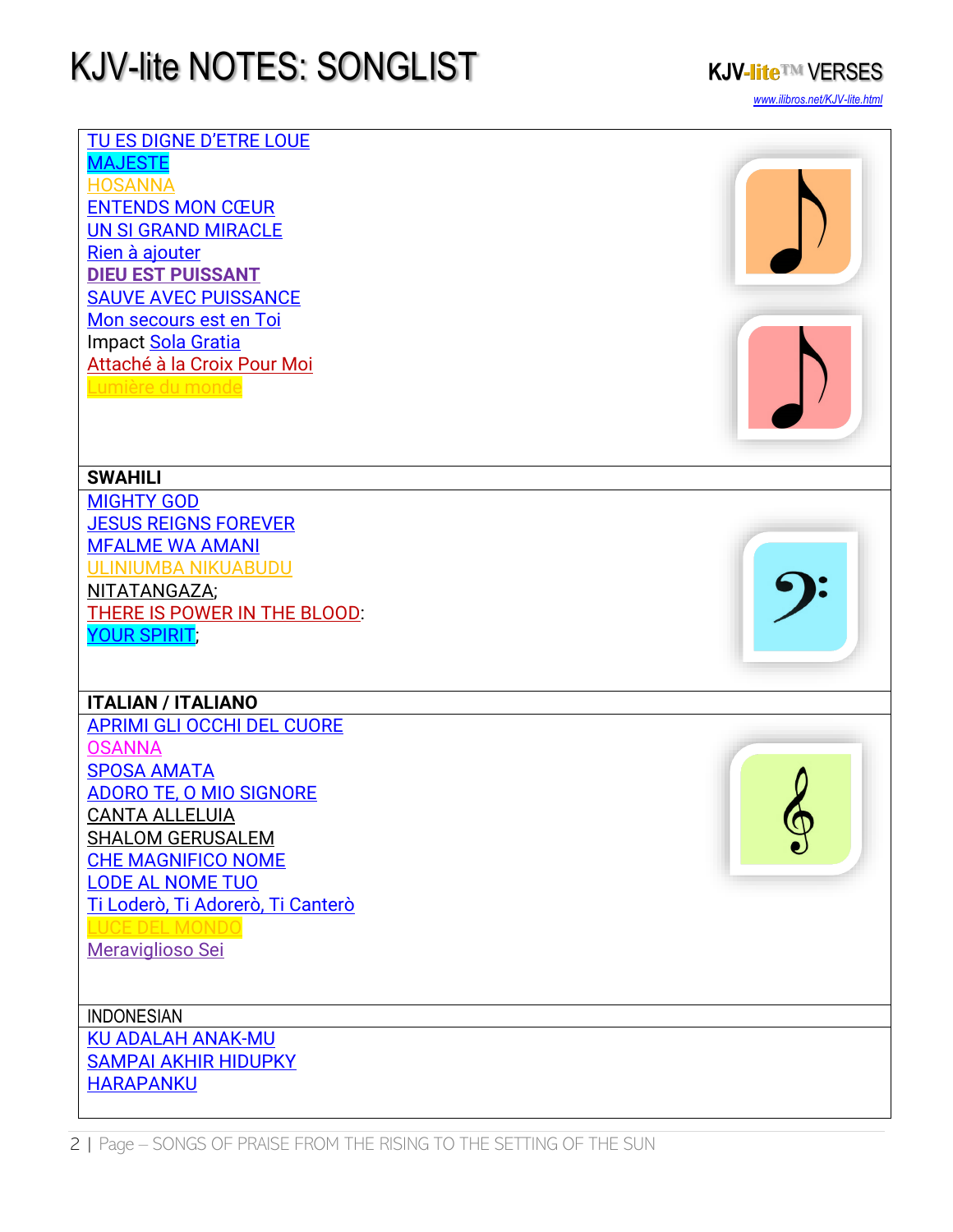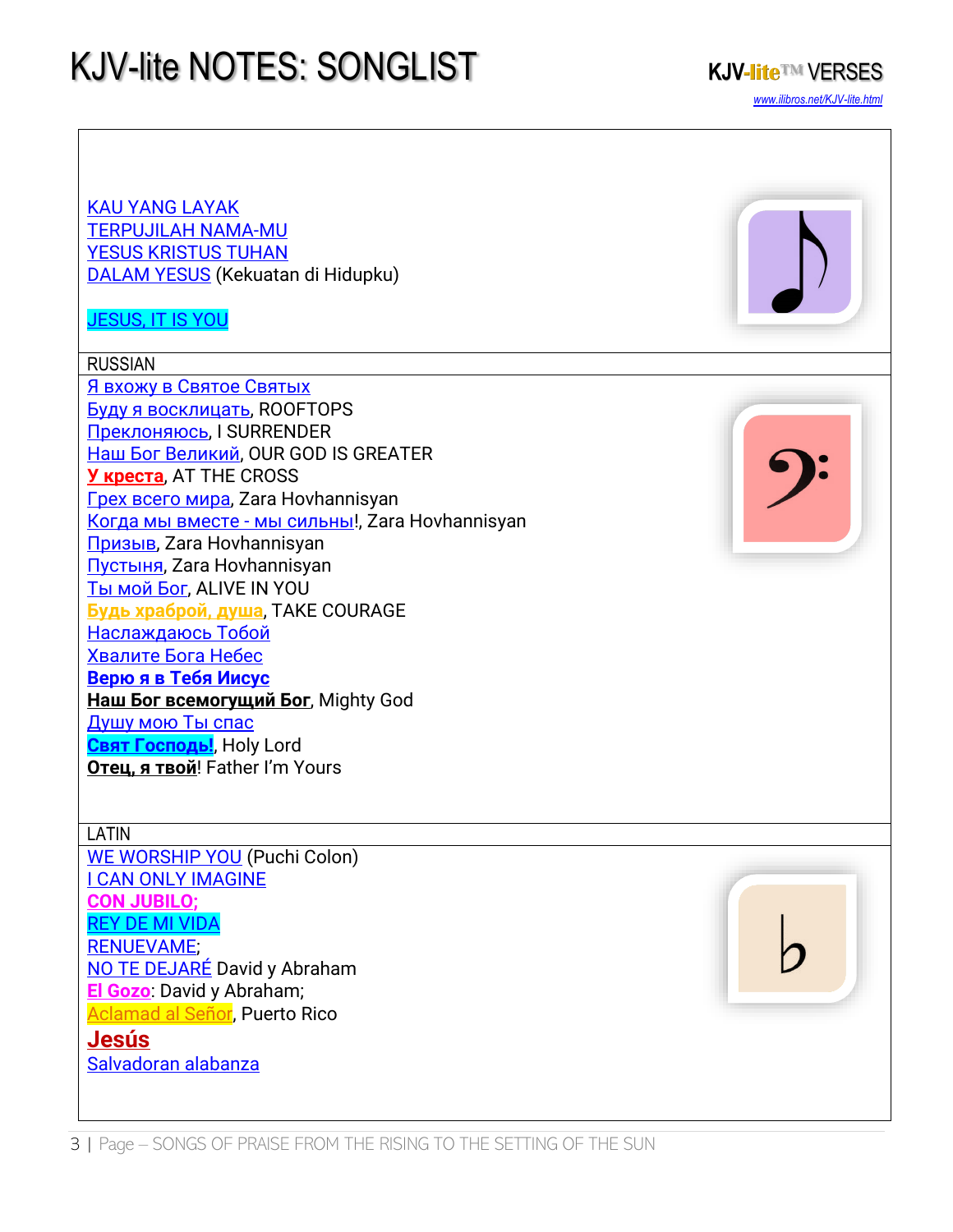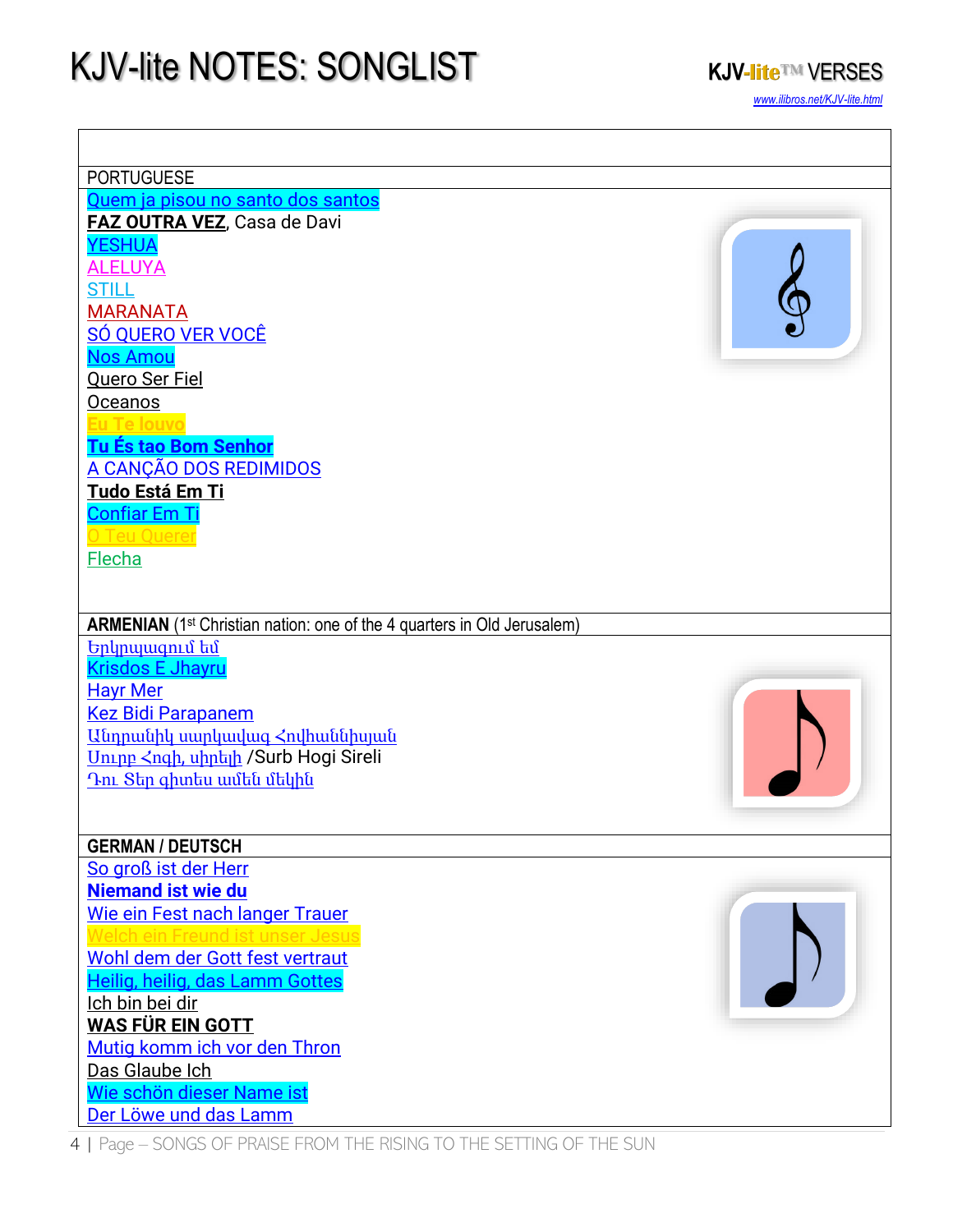[Der mein Herz regiert](https://youtu.be/Hs5ZtaVXrdQ)

[Ich tauch ein](https://youtu.be/giGljCCZJBQ)



5 | Page – SONGS OF PRAISE FROM THE RISING TO THE SETTING OF THE SUN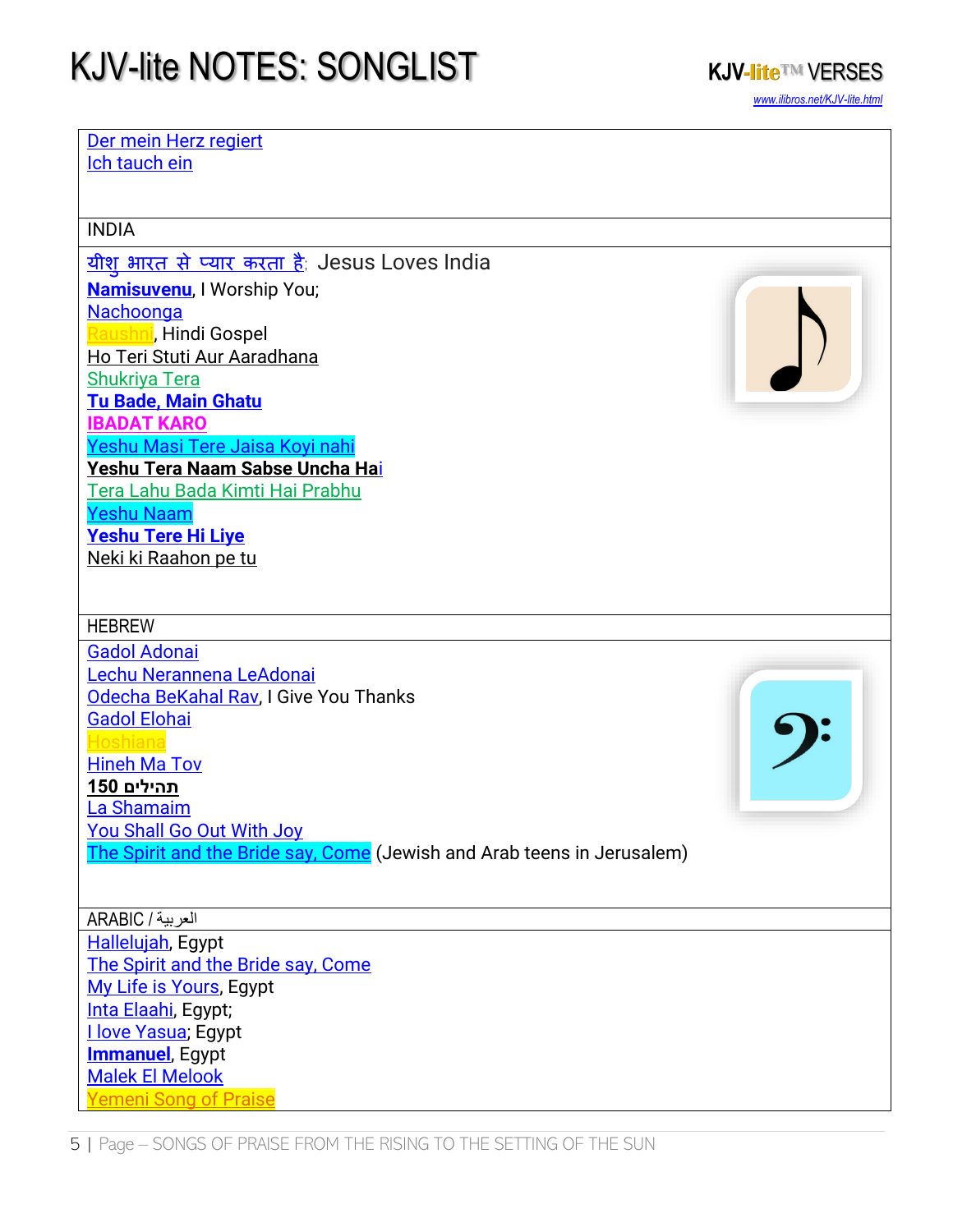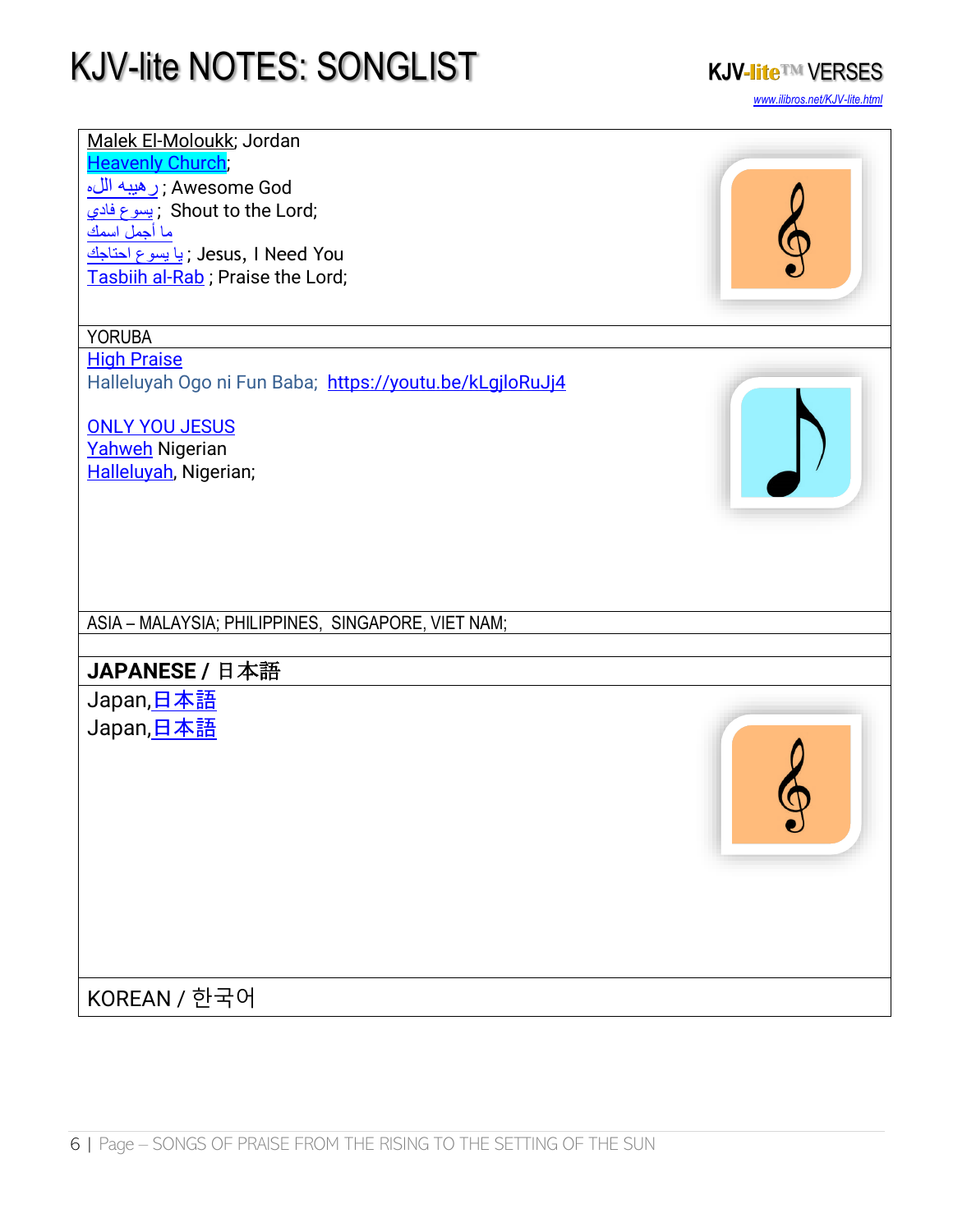



**ENGLISH**